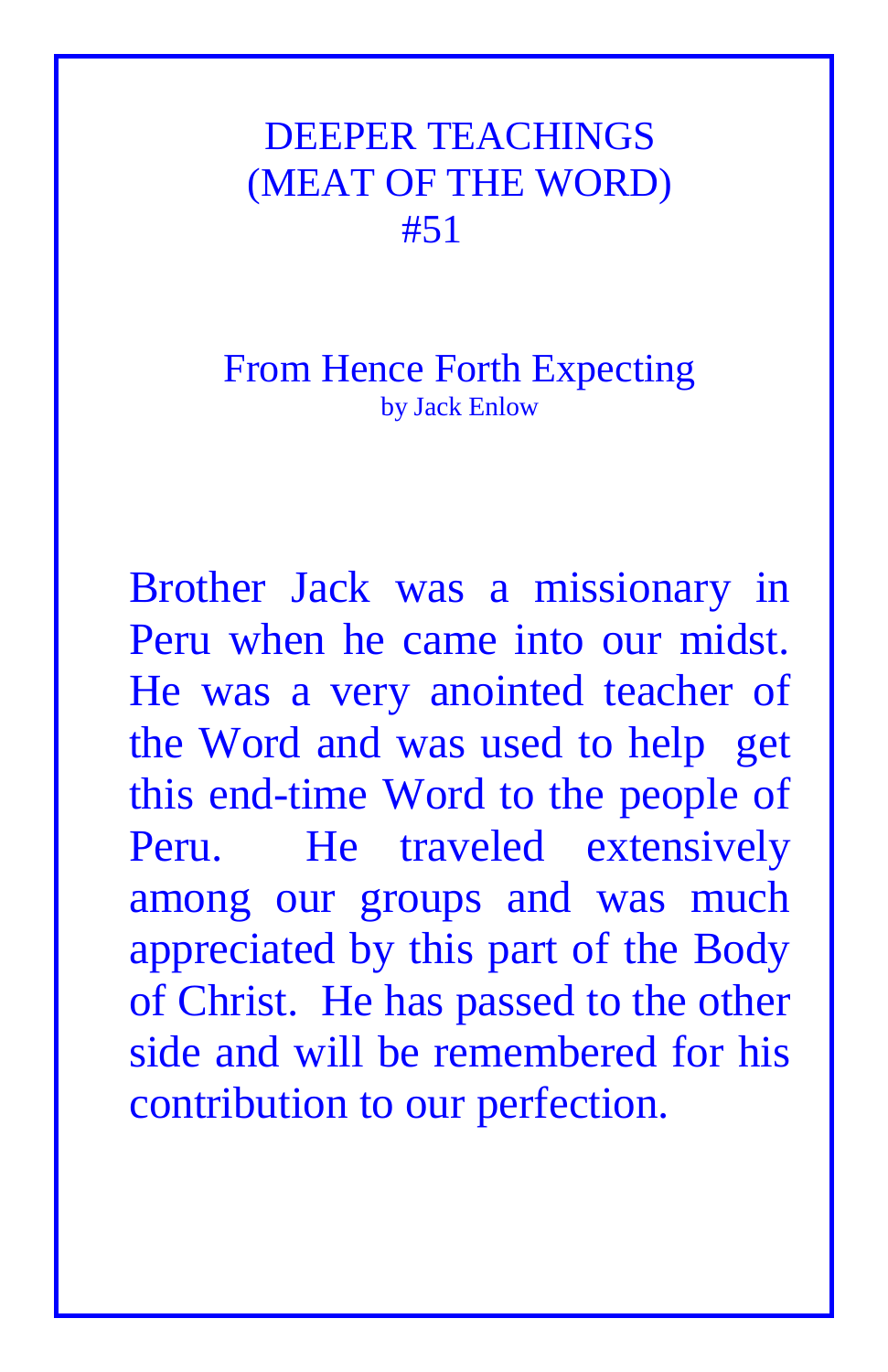PSALM 110: *1* The LORD said unto my Lord, Sit thou at my right hand, until I make thine enemies thy footstool. *2* The LORD shall send the rod of thy strength out of Zion: rule thou in the midst of thine enemies. *3* Thy people shall be willing in the day of thy power, in the beauties of holiness from the womb of the morning: thou hast the dew of thy youth. *4* The LORD hath sworn, and will not repent, Thou art a priest for ever after the order of Melchizedek. *5* The Lord at thy right hand shall strike through kings in the day of his wrath. *6* He shall judge among the heathen, he shall fill the places with the dead bodies; he shall wound the heads over many countries. *7* He shall drink of the brook in the way: therefore shall he lift up the head.

 In the beginning of this Psalm we find a prophecy that has tremendous significance in the light of that which God is revealing by His Spirit, concerning His marvelous plan and purpose for the Church of Jesus Christ. This Scripture has been almost completely overlooked by students of prophecy. The reasons are quite evident. In the first place, the clear teaching given here cuts directly across traditional doctrine. That being the case, it is of course thought best to just leave this Scripture alone. And, in the second place, they did not have sufficient revelation to comprehend its import. But, praise God, more and more He is giving to the Church "the Spirit of wisdom and revelation" so that we might "know what is the hope of His calling, and what the riches of the glory of *His* in heritance in the saints, and what is the exceeding greatness of His power *to usward who believe*." (Eph. 1: 17-19). And as God's plan unfolds before us, our Scripture fits perfectly into that plan.

 Before we examine further the prophecy before us, let us first observe that although the Church, for the reasons mentioned, in time past has not given an important place to this scripture, yet New Testament writers, under the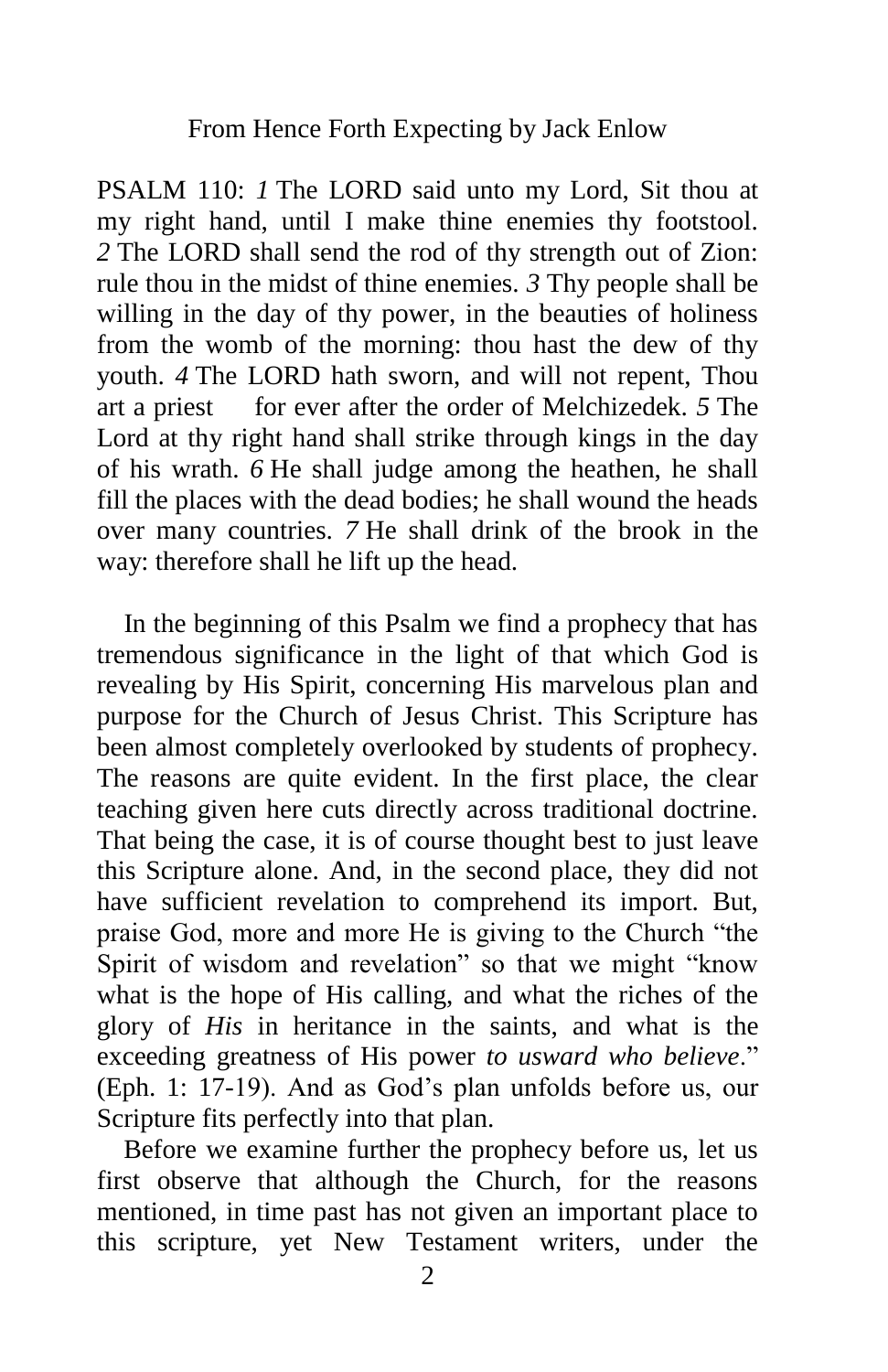inspiration of the Spirit, have set forth its importance. Three times it is cited in the Gospels, once in Acts, once in 1 Corinthians, and twice in Hebrews.

 Now let us study four of these references in their context, in order to get as complete a picture as possible, with the enabling of the Spirit, of the important teaching revealed by means of this prophecy.

In Psalm 110:1 David tells us that "The Lord said unto my Lord", that is, "God the Father said unto His Son Jesus", "sit thou at my right hand, until I make thine enemies thy footstool." In order to help our understanding of this verse, let us now examine this prophecy as quoted in Hebrews 10:12-14- "But this man, after he had offered one sacrifice for sins for ever, sat down on the right hand of God, from henceforth expecting till His enemies be made His footstool. For by one offering he hath perfected for ever them that are sanctified." This passage teaches us two things concerning the work of Jesus. Concerning His redemptive work to produce salvation for all mankind, this work was finished when He offered Himself as a sacrifice for our sins. It was a once-for-all perfect, eternal work. His work on Calvary's cross is sufficient for time and eternity. That is why Jesus could say, as He hung on the cross, "It is finished."

 Christians in general have understood well this first truth that we are presenting. But they have completely failed to understand the second truth, that Jesus, when He finished His redemptive work here on the earth, finished *all* the work the Father gave Him to do, even as Jesus said in His prayer for His Church, "I have glorified thee on the earth: *I have finished the work which thou gavest me to do."* Traditional teaching would tell us that Jesus must come back to earth in order to finish His work, of judging the world, perfecting the Church, overthrowing Satan and His Kingdom, and bringing in His own kingdom. But such teaching prevails for lack of understanding of the mission of the Church.

 Verse 12 of Hebrews 10 states that Jesus, after completing His work, and on ascending, "sat down on the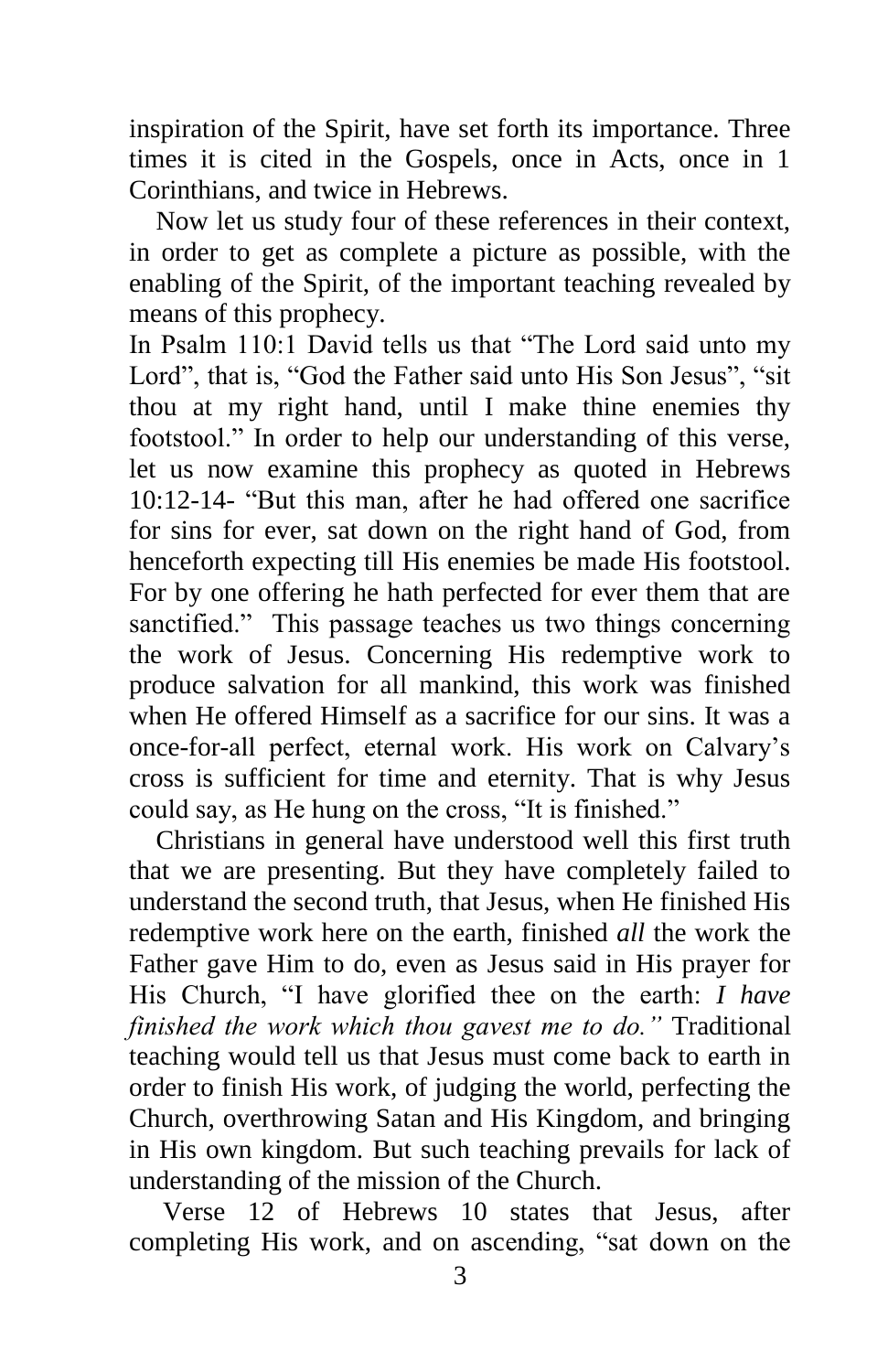right hand of God." We must not think in the physical, or we will miss completely that which is revealed here. Our God is not a physical God, but is omnipresent Spirit, who fills the whole universe. That being the case, He has neither a "right hand", nor a physical throne. Therefore, when Scripture tells us that Jesus sat down on the right hand of God, it is proclaiming that spiritual place of equal authority and power with the Father, given to Jesus in His ascension. Paul, in Ephesians, tells us what that position given to Jesus is – "and set Him at His own right hand in the heavenly places, far above all principality, and power, and might, and dominion, and every name that is named, not only in this world, but also in that which is to come." And Jesus Himself reveals that He and the Father are now reigning together – "I also overcome, and am set down with my Father in His throne." (Rev. 3:21)

 A vital question now arises. If Jesus is now reigning together with His Father, and is to return physically to this earth to receive His own, *when* will He return? At any moment, as is generally believed? What saith the Scripture? Jesus "sat down on the right hand of God; from henceforth expecting TILL HIS ENEMIES BE MADE HIS FOOT-STOOL." This is the plain enough language. Jesus is waiting until this Scripture be fulfilled. If He comes back before the fulfillment to this prophecy, then Scripture would be broken. Jesus is going to wait at the right hand of the Father *UNTILL* His enemies are made His Foot-stool. In order to understand clearly what this means, let us list some of the enemies of Jesus.

(1) 1 Cor. 15:25-26- "For he must reign, till he hath put *all*  enemies under his feet. The last enemy that shall be destroyed is death." DEATH is an enemy that must be destroyed, and therefore

(2) SIN and

(3) SICKNESS, which are the causes of death, are also enemies that shall be conquered and put at Jesus' feet before His visible coming.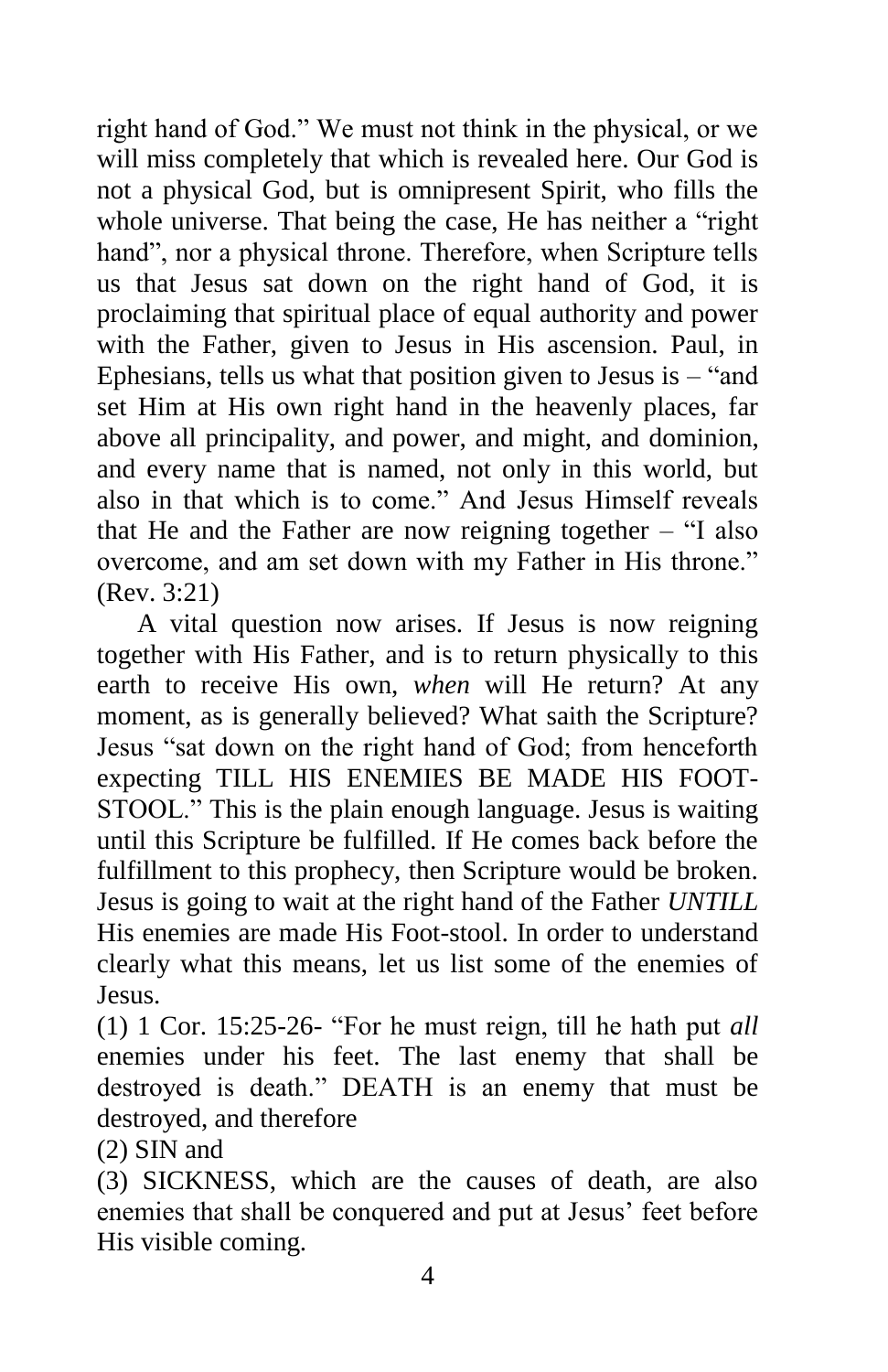(4) Matt. 13:39 – "The enemy that sowed them is the devil." SATAN, of course, is also an enemy of Jesus.

(5) Gal. 5:17 –"For the flesh lusteth against the Spirit, and the Spirit against the flesh: and these are *contrary* to one to the other" - the FLESH is also the enemy of Jesus.

(6) James 4:4 – "the friendship of the world is enmity with God." This *WORLD SYSTEM*, controlled by Satan and his demons, is also an enemy of Jesus.

If SIN, SICKNESS, DEATH, SATAN, the FLESH, and the WORLD SYSTEM are to be made the footstool of Jesus, and He is waiting until these enemies be conquered before He returns then how will they be conquered, and by whom? The obvious answer, simply supported by the Word, is that this is the task of the Church of Jesus Christ. Let us note several Scriptures which relate to this.

 Jesus said, "Upon this rock I will build my church; and the gates of hell shall not prevail against it." (Matt 16:18) Once when brother Fife was casting out demons, he quoted the above verse to one of the demons, and the demon replied, "most people don't know what that means". How true! What is Jesus setting forth in this verse? That His church will be a victorious Church, that will come against Satan and His kingdom, and overthrow it? Jesus did not say, "I will build my church; and the gates of hell not prevail against ME". Yet that is the common understanding of this prophecy – that Jesus is coming back to overcome all enemies, and the gates of hell. What does the verse teach? That it is the Church of Jesus Christ that will be all conquering. Hallelujah! Is this the state of the present Church? Of course not. But, praise God, He is raising up His victorious army.

In Rev. 19:7, we read, "Let us be glad and rejoice, and give honour to Him: for the marriage of the Lamb is come, and HIS WIFE HATH MADE HERSELF READY". What a jolt this gives to the general teaching that Jesus may come at any moment – for a Church that is carnal, worldly, defeated, unprepared. No! He will come, not in order to prepare the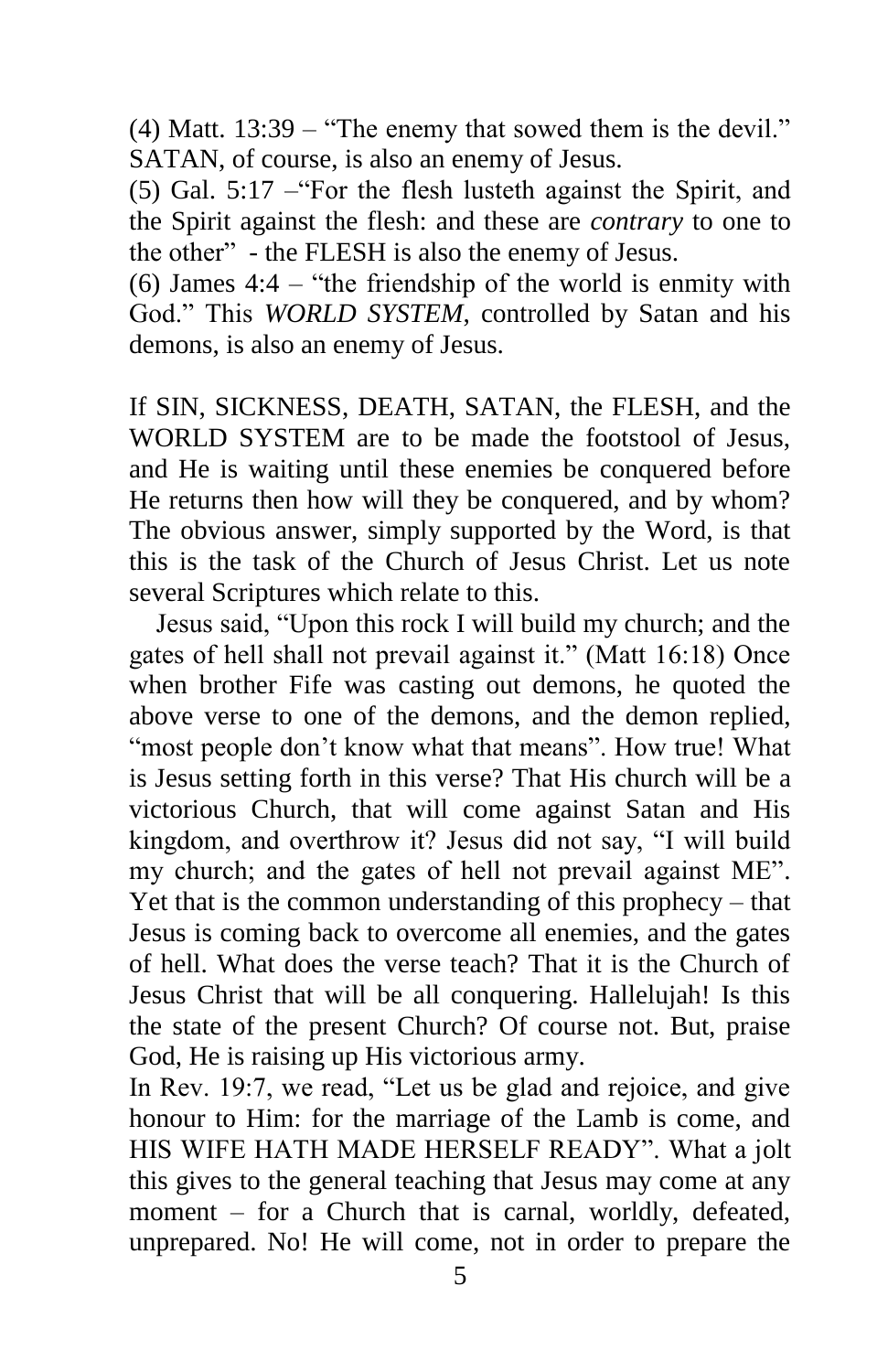Church, but rather for *a Church already prepared*. What preparation is necessary? Verse 8 says, "And to her was granted that she should be arrayed in fine linen, clean and white: *for the fine linen is the righteousness of saints*". The Church is not going to receive righteousness and holiness when Jesus comes back. That is the preparation necessary for the Church before Jesus can ever come back. Without holiness *no man* shall see the lord.

 Eph. 5:27 tells us that Jesus is coming for "a glorious church, not having spot, or wrinkle, or any such things; but that it should be holy and without blemish". Hallelujah! Jesus will come for a victorious, holy, prepared, perfected Church. How will this be accomplished?

"And he gave some, apostles; and some, prophets; and some, evangelist; and some pastors and teachers; for the perfecting of the saints, for the work of the ministry, for the edifying of the body of Christ: Till we all come in the unity of the faith, and of the knowledge of the Son of God, unto a perfect man, unto the measure of the stature of the fullness of Christ,"(Eph. 4:11-13) "And God hath set some in the church, first apostles, secondarily prophets, thirdly teachers, after that miracles, then gifts of healings, helps, governments, diversities of tongues." ( 1 Cor. 12:28) That is why God is pouring out His Spirit upon all flesh, restoring the 5-fold ministry to the Church, and the supernatural gifts and operation of the Spirit. For these are God's means to accomplish His work and through the Church.

 Let us now look at another passage which makes reference to out text. In Acts 2 Peter is preaching to the multitude gathered at Jerusalem, and explaining to them that the outpouring of the Spirit at Pentecost was the work of the resurrected Christ – "Therefore being by the right hand of God exalted, and having received of the Father the promise of Holy Ghost, he hath shed forth this, which ye now see and hear." (Acts 2:33) Jesus had sent the other Comforter, even as he had promised. Then Peter Declares, "For David is not ascended into the heavens: but he saith himself, The lord said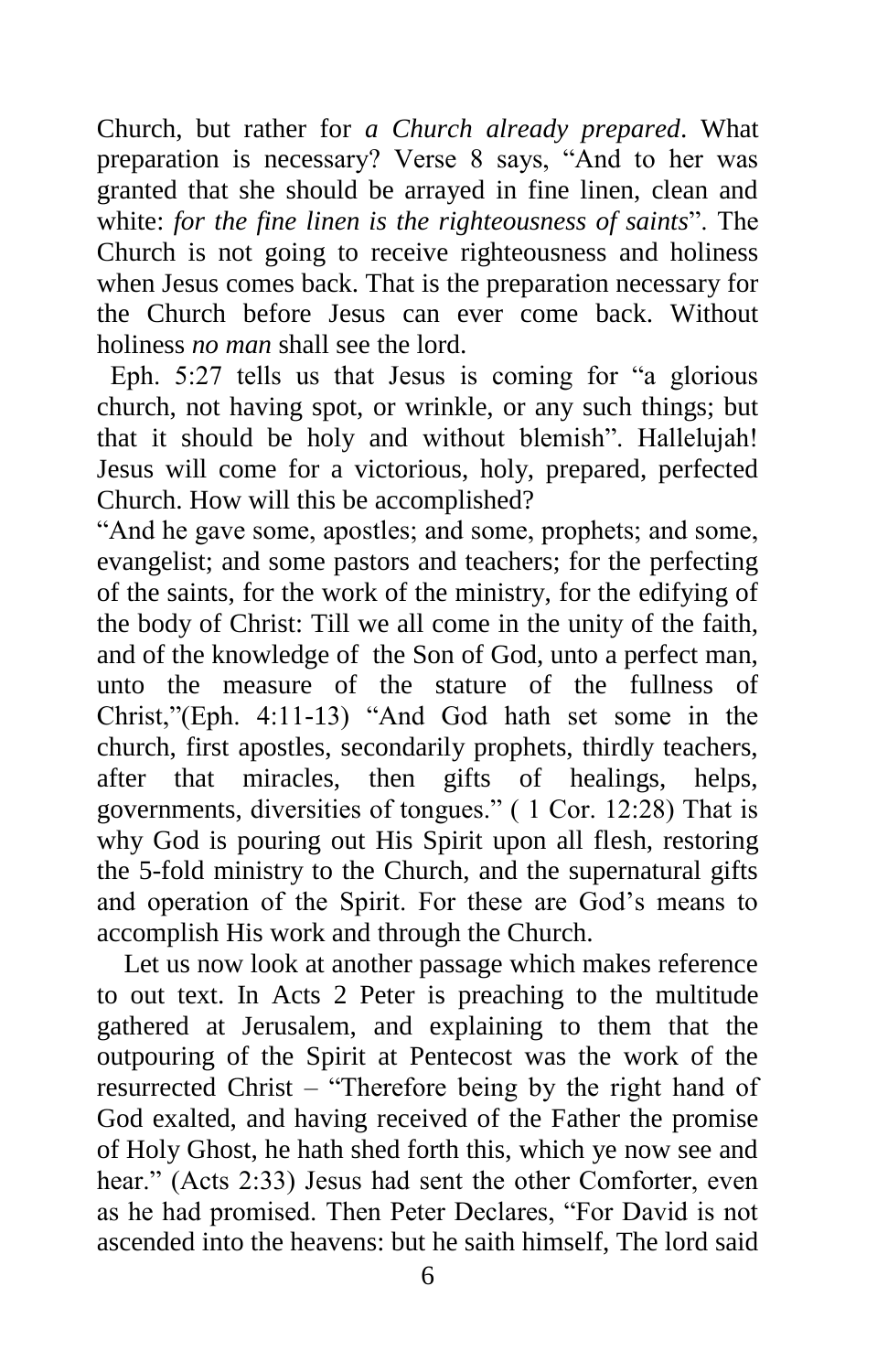unto my lord, Sit thou on my right hand, Until I make thy foes thy footstool." Peter, under the anointing of the Spirit, establishes a distinct relationship between the Spirit's being outpoured, and this prophecy. Jesus is at the right hand of the Father, waiting until all His foes are conquered. This is the mission of the Church. What provision has been made to enable the church to fulfill its mission? The Holy Ghost had been poured out. "Not by might, nor by power, but by my Spirit, saith the lord of Hosts."

 In Heb. 1: 13, 14 we read, "But to which of the angels said he at any time, Sit on my right hand, until I make thine enemies thy foot-stool? Are they not all ministering spirits, sent forth to minister for them who shall be heirs of salvation?" Here we see that angels have their ministry of helping the Church in its mission. They serve and strengthen us, and war in the heavenlies against Satan and his demon Spirits.

(Dan. 10; Rev. 12).

1 Cor. 15; 22-26 – "For as in Adam all die, even so in Christ shall all be made alive. But every man in his own order: Christ the first-fruits; afterward they that are Christ's at His coming. Then cometh the end, when He shall have delivered up the kingdom to God, even the Father; when He shall have put down all rule and all authority and power. FOR HE MUST REIGN, till HE hath put all enemies under His feet." Here we have a seeming contradiction. Our other Scriptures say that Jesus will wait at the right hand of God until all His enemies are put under His feet. Here we are told that Jesus Himself will put all enemies under His Feet. How can these verses be reconciled? Very simply, Jesus *must reign*, not by His physical return to put everything under His feet, but as He reigns *in His Church*, in the hearts of believers empowered by the Holy Spirit. Hallelujah! That's why Paul prays in Ephesians1:19-23 that the believers might know "what is the exceeding greatness of His power to us ward who believe, according to the working of His mighty power, Which He wrought in Christ, when He raised Him from the